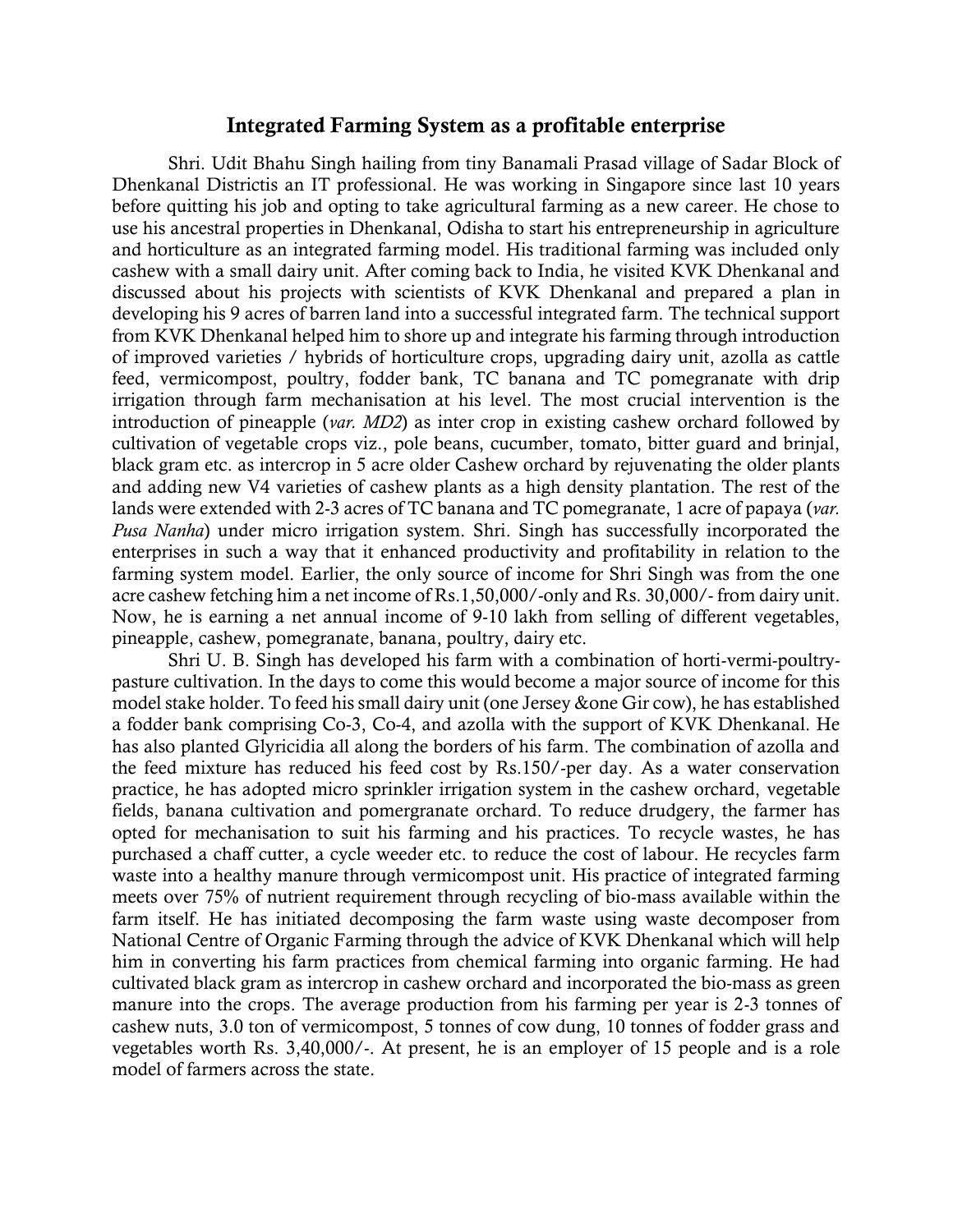

## Pond based integrated farming systems with innovative technologies enhanced farmers' income

Shri Nibaran Roy, 53 years old, is an energetic and informative farmer residing at Char Chura Bhandar, Ranihat More near Jaldhaka Bridge under Maynaguri block in Jalpaiguri district. He had 3.3 acres of land with a cultivated pond. The main entrance road of his house was beautified with arecanut plantation. He, along with his family members, was engaged in agricultural production for last 26 years. He practiced farming of rice, jute, arecanut and vegetables (potato, cabbage, cauliflower) and pisciculture. But, total income from the land was not as per his expectation. Then, he came in contact with the Scientists of Jalpaiguri KVK. The KVK personnel advised him to implement other innovative technologies in his land to enhance annual income. Accordingly, KVK Jalpaiguri gave training to Shri Roy. Gradually, pond based integrated farming systems were introduced in his farm. To get early market, he started cucurbitaceous vegetable cultivation in dyke areas or trellis. Trellis was properly utilized round the year by vegetable based cropping systems with special emphasis on cucurbitaceous vegetables like bottle gourd, snake gourd, bitter gourd, cucumber and dolichos beans. He collected water hyacinth every year from nearby areas for compost making. His family members were also interested to intensify their farming through introducing cattle and goat rearing and they did that. Thus, he increased the cultivable area in his farm. As a result, he got a substantial increase of profit from his same area of land adopting those innovative technologies. The comparative economic feasibility of before and after adoption of technologies has been given in the table.

| <b>Enterprises</b>                                   | Area / No. | Cost of<br>production*<br>(in Rs.) | Return<br>(in Rs.) | Net income<br>(in Rs.) |
|------------------------------------------------------|------------|------------------------------------|--------------------|------------------------|
| Crop-Rice                                            | 2.2 acre   | 20700                              | 49500              | 28800                  |
| Crop-Jute                                            | $1.5$ acre | 9500                               | 23750              | 14250                  |
| Crop-Areca nut                                       | 35 plants  | 1250                               | 4800               | 3550                   |
| Crop-Vegetables<br>(potato, cabbage,<br>cauliflower) | $0.5$ acre | 12500                              | 32700              | 20200                  |
| Fish (Pond)                                          | $0.4$ acre | 12,800                             | 37,500             | 24,700                 |
| <b>Total</b>                                         |            | 56750                              | 148250             | 91500                  |

## *Income before adoption*